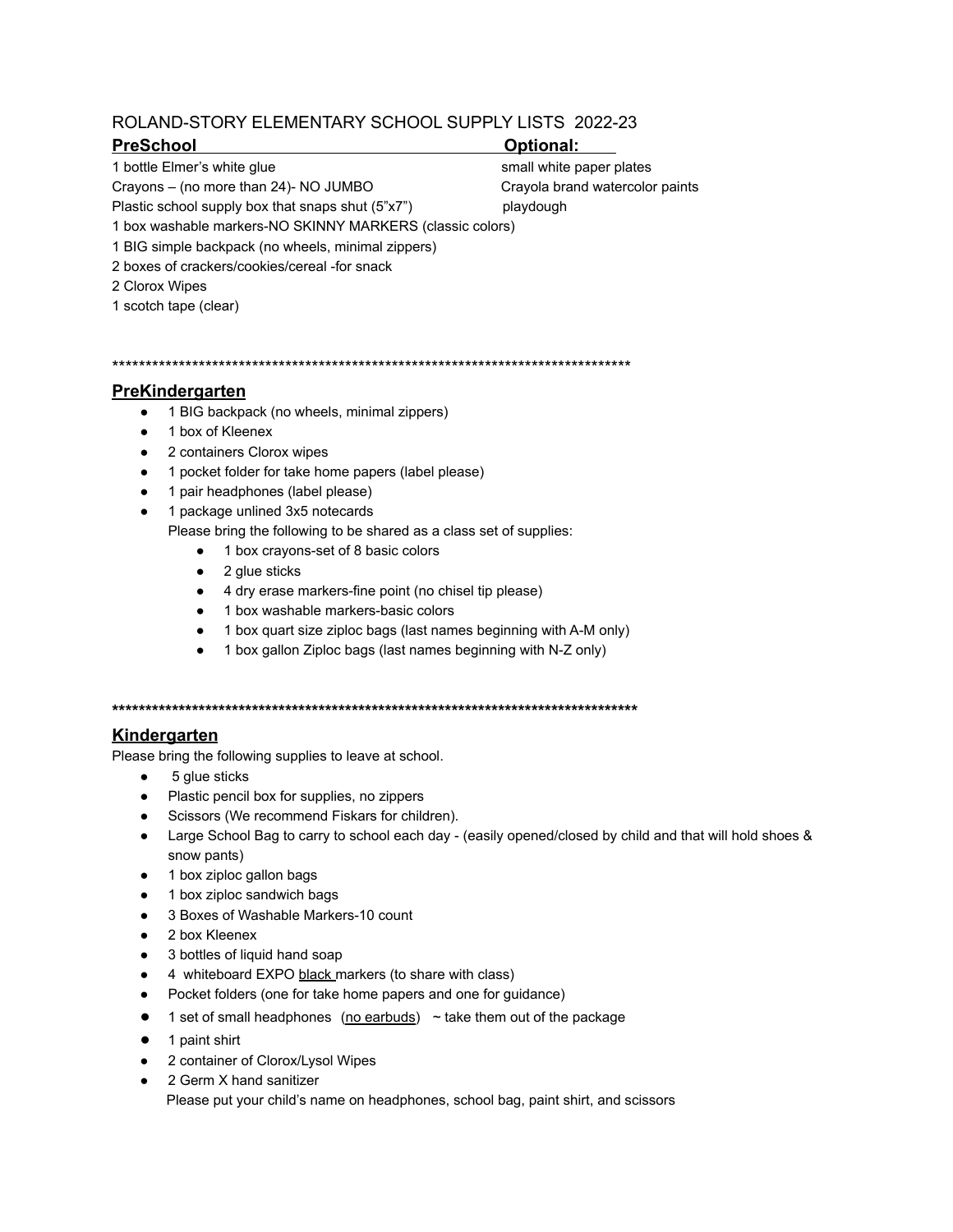## **First Grade**

### **LABEL THESE ITEMS WITH STUDENT'S NAME**

- Headphones- **NO EARBUDS**
- 1 large school box to hold all supplies
- 1 box of crayons (regular size- 24ct)
- 1 plastic folder (any design)
- 1 wide ruled, spiral notebook (any design)
- 1 pair of scissors
- 1 red plastic folder
- 1 blue plastic folder
- 1 3-ring binder 1" (any color) with 30 pk of page protectors for a 3 ring binder PLACED IN the binder
- 8 ct. markers
- 1 paint shirt

#### **Items below will be collected and used for class sets. (Please do not label with names.)**

- 3 containers of clorox wipes
- 4 black dry erase markers (Expo brand)
- At least 4 no.2 sharpened wooden pencils (NO DECORATIVE WRAPPING It ruins the pencil sharpener)
- 1 large pink eraser
- 1- 175 count box Kleenex
- 2 glue sticks
- 1 large bottle hand sanitizer

OPTIONAL: plastic water bottle less than 10" tall.

NO PENCIL SHARPENERS

\*\*\*\*\*\*\*\*\*\*\*\*\*\*\*\*\*\*\*\*\*\*\*\*\*\*\*\*\*\*\*\*\*\*\*\*\*\*\*\*\*\*\*\*\*\*\*\*\*\*\*\*\*\*\*\*\*\*\*\*\*\*\*\*\*\*\*\*\*\*\*\*\*\*\*\*\*\*\*\*\*\*\*\*\*\*\*\*\*\*\*\*

## **Second Grade**

- QUALITY headphones that fit your child's ears for computer/Ipad use (**no earbuds**)
- 1 box crayons (24 count)
- 5 heavy duty pocket folders
- 1 large school box to hold all supplies
- 1 box of sharpened colored pencils
- 1 subject wide ruled spiral notebook
- $\bullet$  1 3-ring binder~ 1  $\frac{1}{2}$  inches wide with view front cover
- 1 paint shirt

#### **These items will be collected and used for class sets. (Please do not label with names.)**

- 2 large pink erasers
- 2 small glue sticks
- 4 pack of dry erase markers **(large Expo brand)**
- 1 box of 175 count tissues
- Package of sharpened, plain #2 pencils
- 1 hand sanitizer or hand soap
- 1 container clorox wipes
- **No scissors or rulers needed**